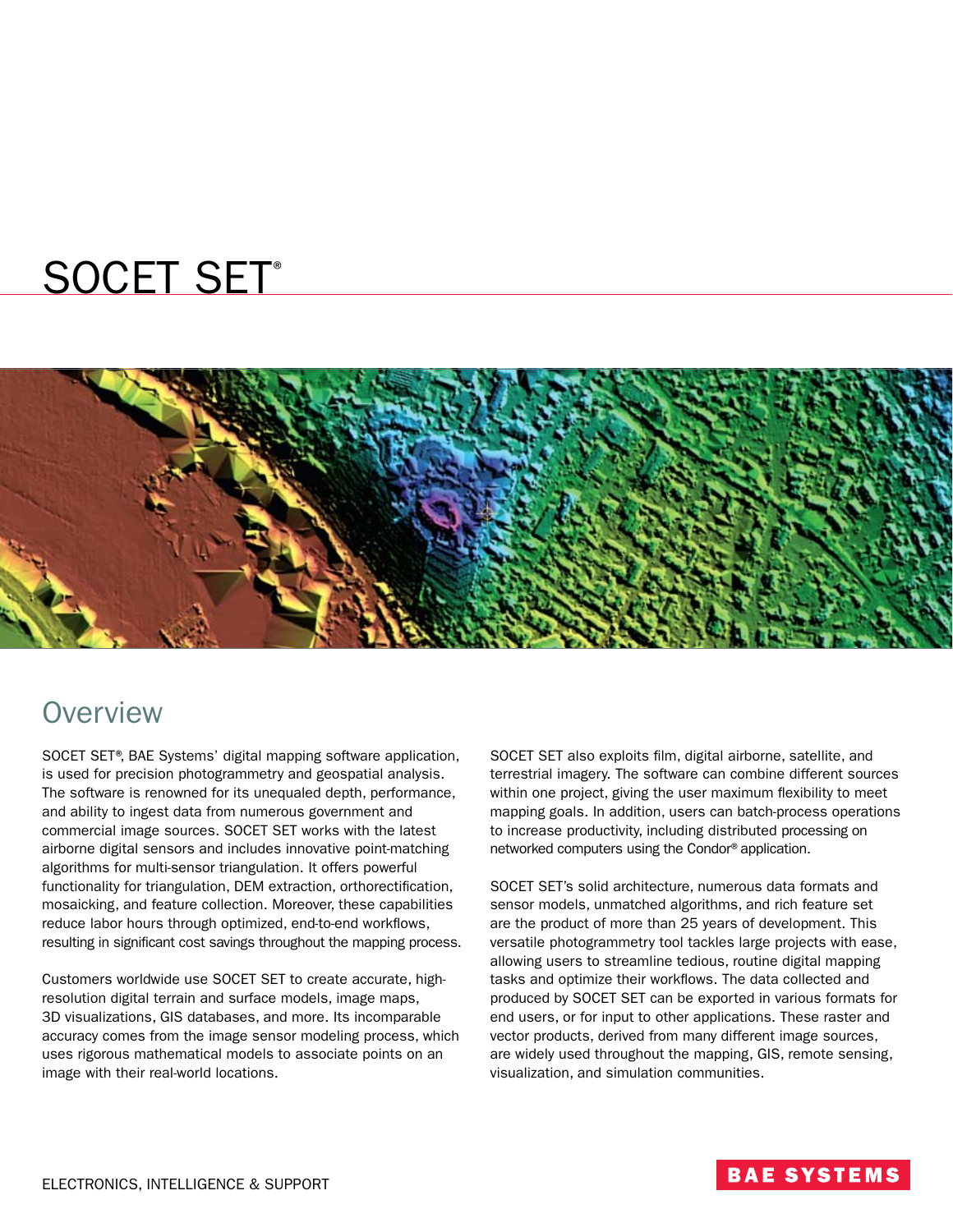# Multiple sensors

- − SOCET SET supports multiple image sources with an unrivaled range of data formats.
- − Satellite image sources: WorldView-1, QuickBird, EROS B, FORMOSAT-2, IKONOS®, OrbView-3, SPOT, LANDSAT, Radarsat, NTM, ALOS PRISM, TerraSAR-X, COSMO-SkyMed, and others; new sensor models added with each release.
- − Airborne image sources from scanned film and digital imagery: ADS40, DMC, DSS, UltraCam, and most other aerial frame and panoramic sensors.
- − Native image formats: SOCET SET recognizes leading image formats such as: TIFF, NITF, JPEG 2000, JPEG, and GeoTIFF.
- − Simultaneous use of multiple sensors, sensor models, and associated image formats for exploitation, triangulation, and product generation.



From left to right: WorldView-1 stereo pair in NCDRD format and QuickBird Basic Image, courtesy of DigitalGlobe™; IKONOS pan-sharpened RPC image, courtesy of GeoEye®.

### Triangulation and point measurement

#### SOCET SET has a precise image control process that allows for incomparable accuracy

- − Rigorous mathematical models are used to associate points on an image with their real-world locations.
- − The Automatic Point Measurement (APM) module allows for tie points to be generated and measured with unmatched speed and accuracy, even in conditions where multi-sensor or multi-temporal imagery is used.
- − The Interactive Point Measurement module allows manual and semi-automatic measurement of tie, control, and check points with multiple viewports, including stereo.
- − The Multi-Sensor Triangulation module enables simultaneous image registration by adjusting image metadata from multiple sources for exceptional speed and accuracy.
- − Satellite ephemeris metadata and airborne GPS/IMU data aid the image control process.



Multiple image display for manual and semi-automatic point measurement and review, including graphics for diagnosis of the overall triangution solution.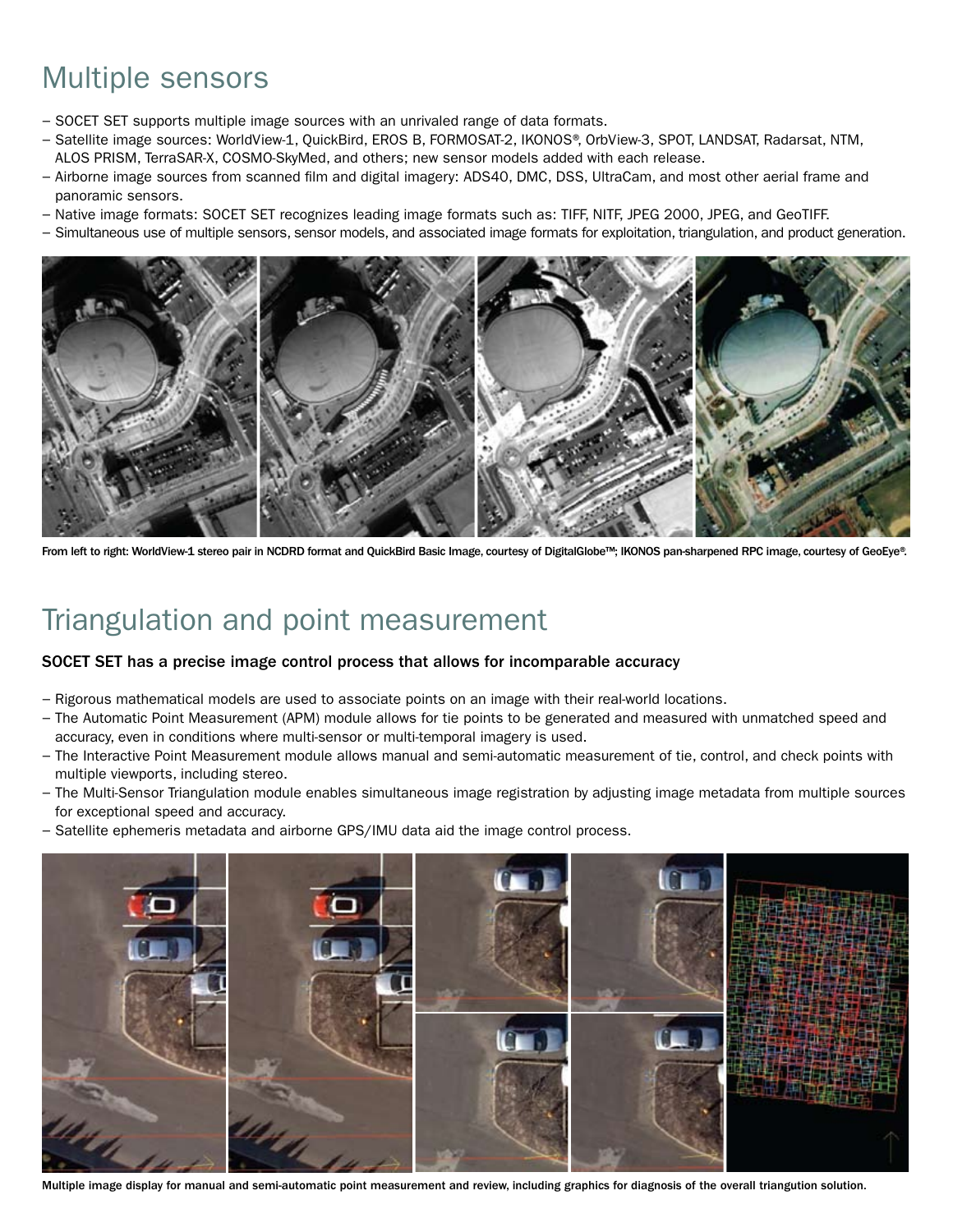# Terrain and surface modeling

Create digital terrain models (DTM) and digital surface models (DSM) automatically with numerous tools for editing and quality assurance

#### Input and output terrain sources

- − SOCET SET can import DTED®, ASCII, ArcGrid®, GeoTIFF, NITF, LAS LIDAR, GSI, Intermap BIL, USGS DEM, NED, and SDTS formats.
- − Terrain database accommodates billions of points; suited to LIDAR data or photogrammetrically derived terrain models.
- − Generates LIDAR intensity images during import.

#### Automatic Terrain Extraction (ATE) module

Provides a fully automated capability to extract elevation data from stereo imagery.

#### Next-Generation Automatic Terrain Extraction (NGATE) module

Technically advanced module for automatic DTM/DSM generation featuring radical new algorithms based on a combination of area and edge matching; allows for terrain and surface modeling down to the image pixel level.

- − Each pixel is matched many times, resulting in a dense and accurate point cloud which resembles LIDAR data.
- − Simultaneous creation of DTMs/DSMs.
- − Uses breaklines and mass points in a triangulated irregular network (TIN) data storage format.

#### Interactive Terrain Editor (ITE) module

Enables users to visualize and correct elevation models with an unsurpassed set of tools and graphical display of choices using stereo imagery.

- − Adaptive tools for TIN and grid data storage formats.
- − Point, geomorphic line, and area tools.
- − Huge range of bare-earth tools for removal of trees and buildings for productive generation of DTMs from DSMs.
- − All tools applicable to LIDAR point clouds or photogrammetrically derived DSMs.

#### Terrain/Feature Merge module

Combines multiple elevation data sets and optional vector data into a single output file in either TIN or grid data storage format.

#### Quality assurance

Statistical comparison of DTMs and DSMs with control source points or other DTMs/DSMs.



NGATE creates DTMs/DSMs simultaneously. Top and center image pairs courtesy of AAMHatch. Bottom image pair courtesy of HJW GeoSpatial.



One-meter DSMs created using NGATE from 0.5 m GSD WorldView-1 stereo imagery. Both models are of the same area; image on left is a perspective view of part of the terrain shaded relief image on the right.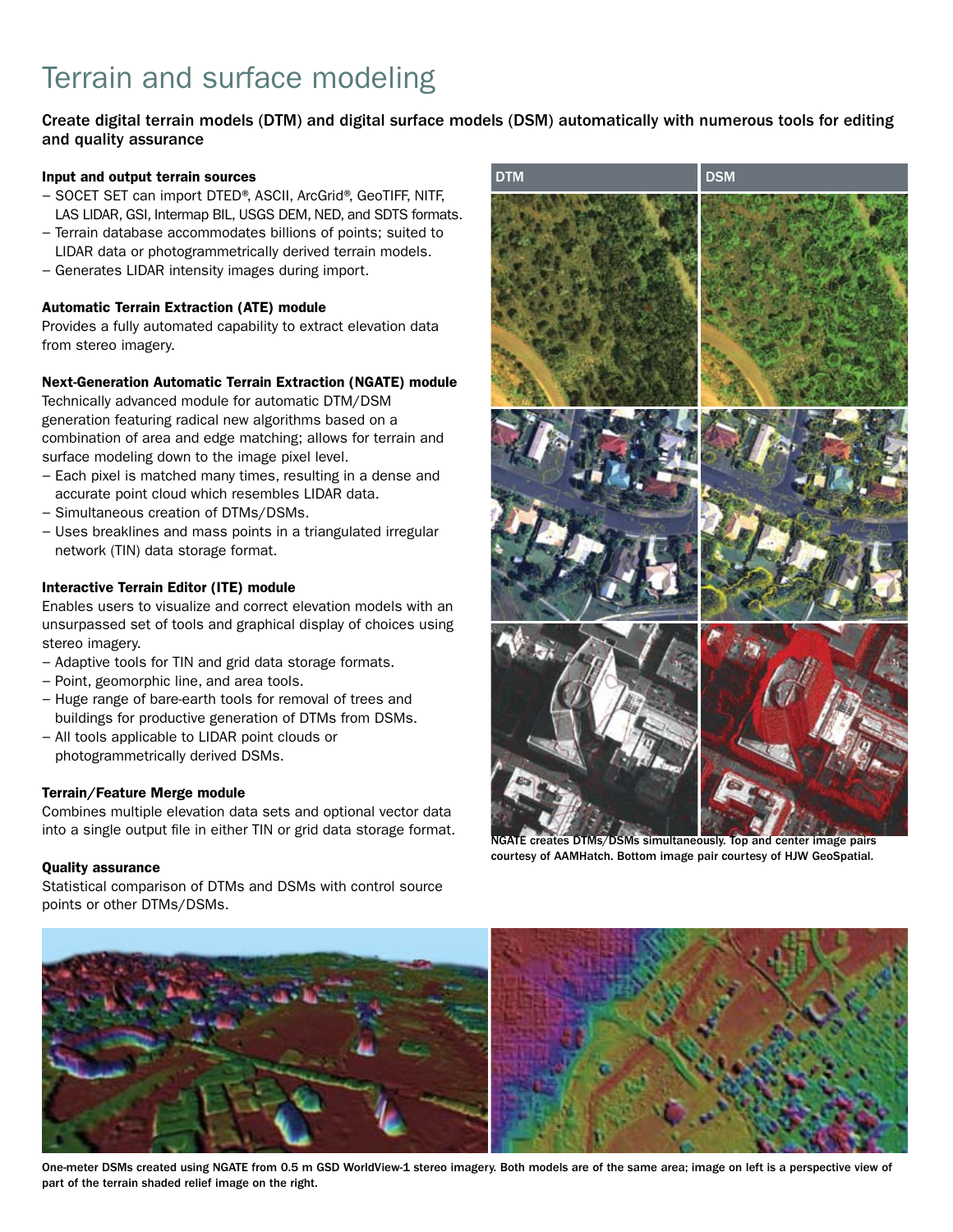# Feature collection and update

### Interactive vector extraction for ESRI® ArcGIS® or stand-alone environments with tools for enhanced productivity

#### SOCET for ArcGIS (SFA)<sup>®</sup> module: SOCET SET photogrammetric accuracy and stereoscopic viewing combined with data extraction within the ArcGIS environment

- − 3D information is captured directly in the ESRI® environment with the SOCET SET connection to ArcMap®.
- − Choice of using ArcMap or SOCET SET Sketch tools for 3D feature collection.
- − Manual and automatic attribution.
- − SFA/ArcMap interface allows connection with the geodatabase, whether personal or multi-user, and allows for versioning.
- − Products produced for general public use: planimetric data, utilities infrastructure and inventory, resource management geodatabases, land management geodatabases, emergency planning geodatabases.
- − Products produced for defense customers: NGA products such as urban feature data, topographic line maps, lines of communication, digital, aeronautical, and flip charts.

#### Feature Extraction module: vector capture and attribution

- − 3D information is captured into a SOCET SET feature database using SOCET SET Sketch tools.
- − Manual and automatic attribution.
- − Import/export: shapefiles, DXF or ASCII.
- − Volumetric feature extraction: Easy-to-use tools for creating common building roof types and for loading terrain — buildings can be rendered into visualization/simulation packages with texturing applied during SOCET SET OpenFlight™ export.

#### UrbanModeler™ module: designed specifically for creating volumetric 3D urban models

- − Templates and cue cards streamline 3D collection.
- − Special volumetric topology tools: snap to roof, grouping, snap to face, and vertex sharing.
- − 3D viewer dynamically updates with edits.
- − Visual attribution.
- − Export to OpenFlight, SOCET SET feature database, and shapefiles.



SOCET SET Sketch tools are used internally for SOCET SET Feature Extraction, Seamline Editing, and Interactive Terrain Extraction, as well as externally in SFA allowing expanded capability for ArcMap by providing enhanced 3D extraction and editing capabilities.

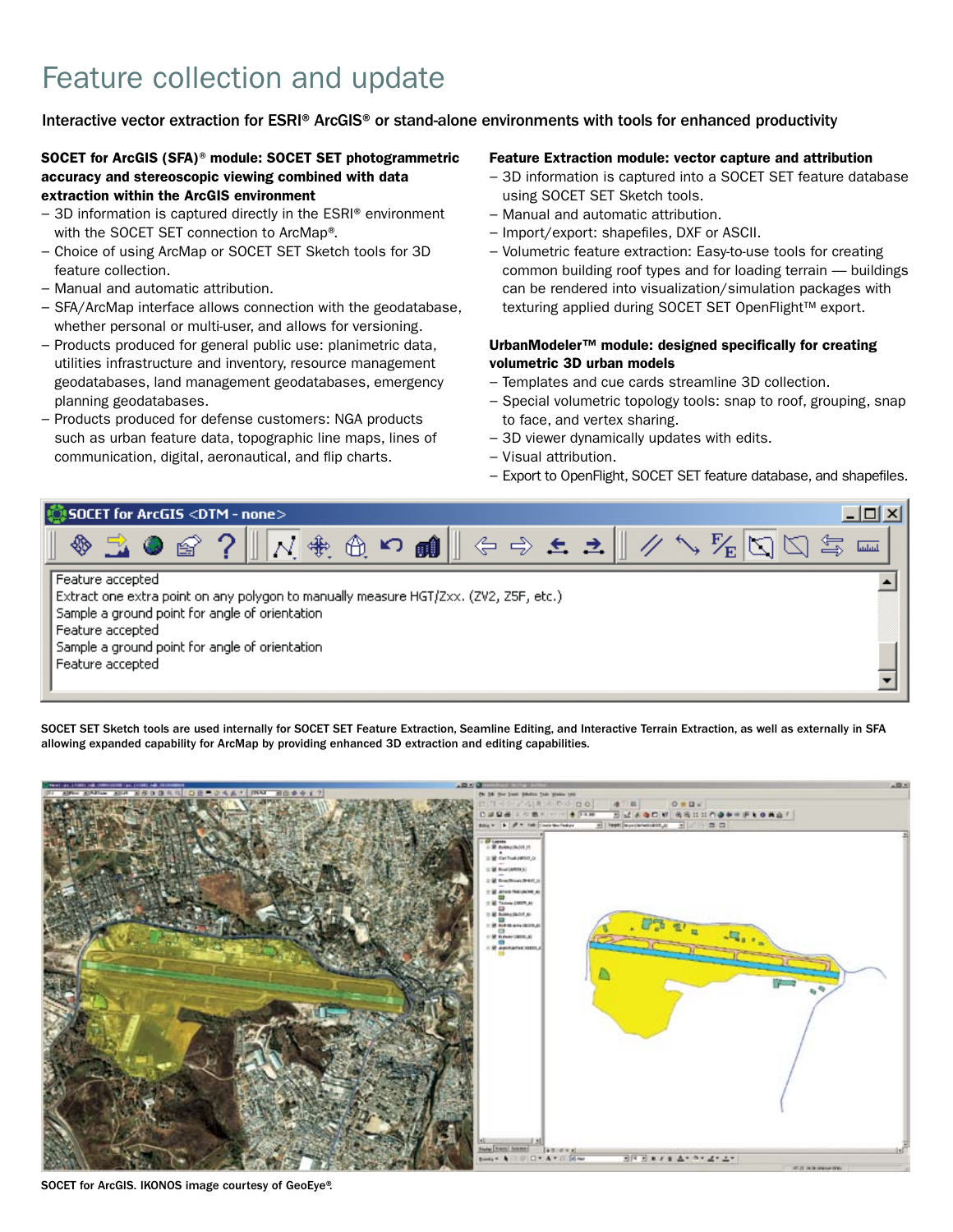# Ortho and image products

### The Ortho module offers flexible, efficient functionality for producing color-balanced orthophotos and broad area mosaics

#### **Orthomosaic**

Create sheets or large area coverage orthomosaic products.

- − Automatic seamline options.
- − Image balance correction for brightness and contrast variations due to hot spots, vignetting, differences in scanner quality or settings, different film types, and images acquired at different times of the day or year.
- − Color matching using band ratios, localized corrections and global balancing.
- − Pixel void fill.
- − Feathering and smoothing operations applied along seamlines.
- − Seamline editing.

#### True orthophoto

Corrects for displacements of buildings, bridges, or other surfaces caused by features not lying on the terrain surface.

#### Ortho-stereomate

Creates a stereomate for an orthophoto with options for creating left or right stereomate and the amount of vertical exaggeration, thus allowing stereo visualization of an orthophoto.

#### Orthophoto pansharpening

Allows low-resolution color images to be merged with highresolution panchromatic images, resulting in a colorized, highresolution orthophoto.

#### Change detection

Two raw images can be compared with input terrain for proper pixel registration, resulting in a finished, orthorectified image with changes highlighted.



From left, raw and color-balanced orthomosaics of approximately 300 digital frame images.

## Scene visualization

### SOCET SET terrain and feature datasets can be exported for use in many commercial, real-time visual simulation applications by using the OpenFlight output capability

- − OpenFlight output exports SOCET SET database files in the MultiGen OpenFlight format.
	- • Supports multiple levels of detail, degrees of freedom, and sound both within a file and to external files replication, animation sequences, bounding volumes for real-time culling, scene lighting features, light points and light point strings, transparency, texture mapping, material properties, and other features.
- − SOCET SET database files can consist of any combination of feature data, terrain data, or image data.
- − Features and terrain are automatically textured with imagery using ray-tracing techniques for determining the "best" image for texturing. • True orthos are best used for texturing terrain.
	- Off-nadir imagery is best used for texturing buildings.
- − Option for exporting shapefiles with associated project file (\*.prj), which contains datum and coordinate system information.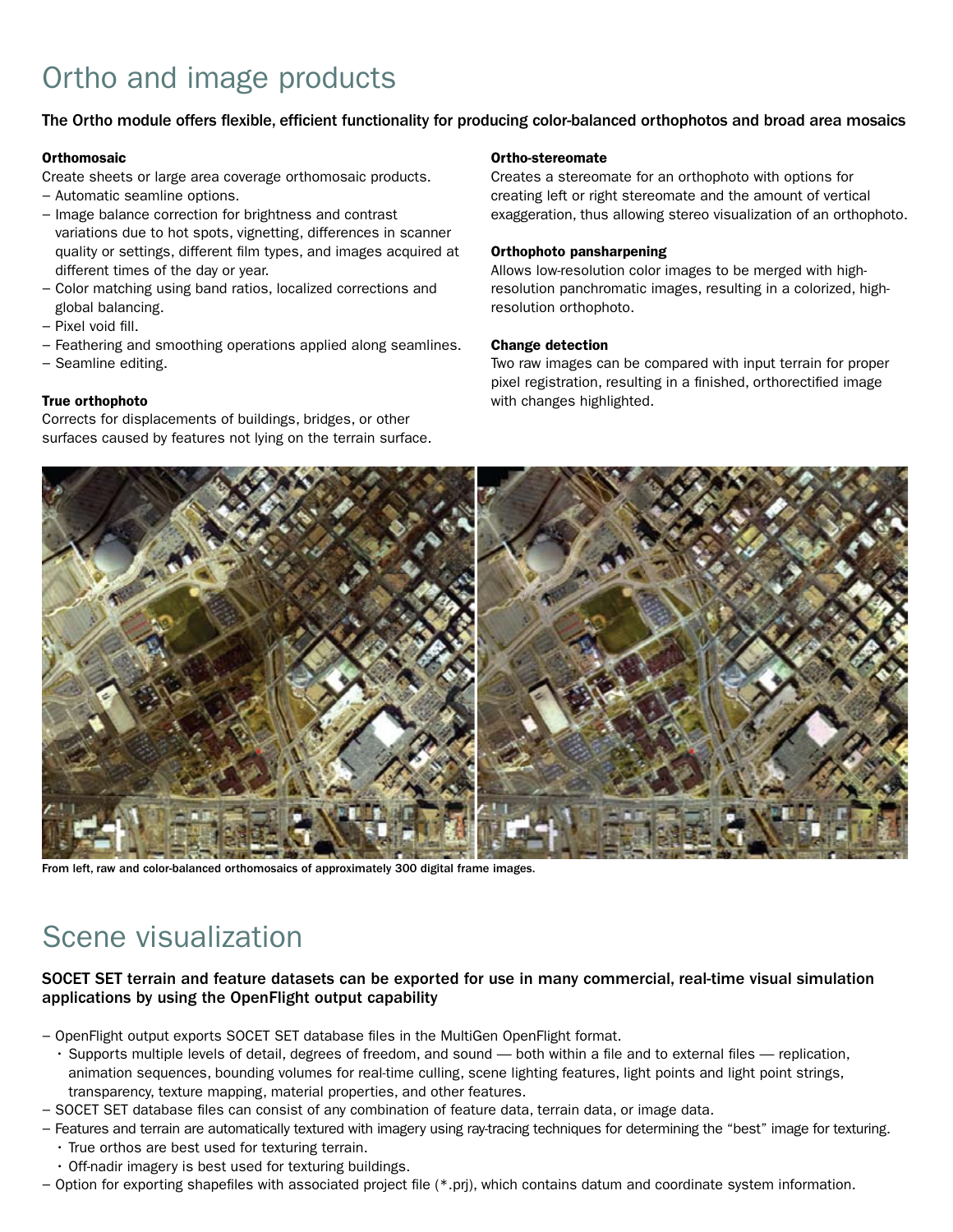

Stereo IKONOS image pair with superimposed graphics identifying areas of interest for interactive extraction and attribution of vertical obstructions. IKONOS images courtesy of GeoEye.



Two perspective runway views showing the NGATE-derived surface model draped over the IKONOS image (left) and as a grayscale shaded relief image. IKONOS images courtesy of GeoEye.

# ClearFlite® module

### Vertical obstruction identification for airfields

- − Documents features and vertical obstructions that could cause safety problems for aircraft.
- − Enables viewing of zones and obstruction surfaces to identify objects penetrating above the stereoscopic imagery.
- − Identifies zones and obstruction surfaces for different governing agencies such as the FAA, NGA, and ICAO.
- − Automatically creates surfaces and performs obstacle analysis for: • FAA TERPS Part 77.
	- $·$  FAA, ANA.
	- $\cdot$  ICAO PANS-OPS.
	- • Specialized surfaces for government and military customers.
- − Automatically identifies obstructions that penetrate the various obstruction surfaces using DSM from sources such as NGATE and LIDAR.
- − Manual collection and editing of 3D volumetric features, points, lines, and polygons using visual cues from stereo and cursor color for data above or below the Obstruction Identification Surface.

# Additional products

- − DataThruWay® (DTW): import and sensor modeling for government image sources.
- − DPPDB Format Production Module\*: generate DPPDB-like products from NTM or commercial sources.
- − CIB Format Production Module\*: generate CIB-like products from NTM or commercial sources.
- − Mapping, charting, and geodetic feature specifications for extraction and attribution of features consistent with the Feature Attribute Coding Catalog to support mapping products such as Topographic Line Maps and City Graphic.

# Additional highlights

- − Condor distributed processing for reduced-resolution dataset generation, ATE, NGATE, and Mosaic, as well as specific functions for DPPDB-like and CIB-like generation.
- − Developer's Toolkit (DevKit) lets users write custom scripts; plug-in sensor models allow third-party developers to integrate multiple custom sensor models with SOCET SET.
- − Integrated with VrOne® from Cardinal Systems, LLC for vector collection, editing, batch processing, and translation to popular vector formats such as DGN and DXF.
- − Integrated with BINGO for frame imagery triangulation; extremely efficient with very large projects — capable of processing blocks of more than 20,000 photos; supports GPS/IMU self-calibration; extensive tools for graphical analysis and blunder elimination.
- − Batch-processing capabilities for many modules such as APM, ATE, NGATE, Ortho, and Dodger.
- − Rectifies on the fly.
- − Supports PC (Microsoft® Windows® XP, Vista®\*\*) and UNIX® (Sun Microsystems® Solaris™ 10).
- − Multiple license servers can be defined for query by SOCET SET applications.
- − Documentation: user's manual, sysadmin manual, online help system, Web discussion forums.
- − First-class support engineers, available via e-mail, telephone, or fax; online access to all patches and product information; training classes at our facilities or yours.

\* SOCET SET Digital Point Positioning Data Base (DPPDB) format production module [which uses MIL-PRF-89034, March 1999 format specifi cations] and SOCET SET Controlled Image Base® (CIB) format production module [which uses MIL-PRF-89041, 15 May 1999 format specifications]

\*\* Effective May 2008, Microsoft Vista does not support quad-buffered stereo, which is used by SOCET SET for stereo viewing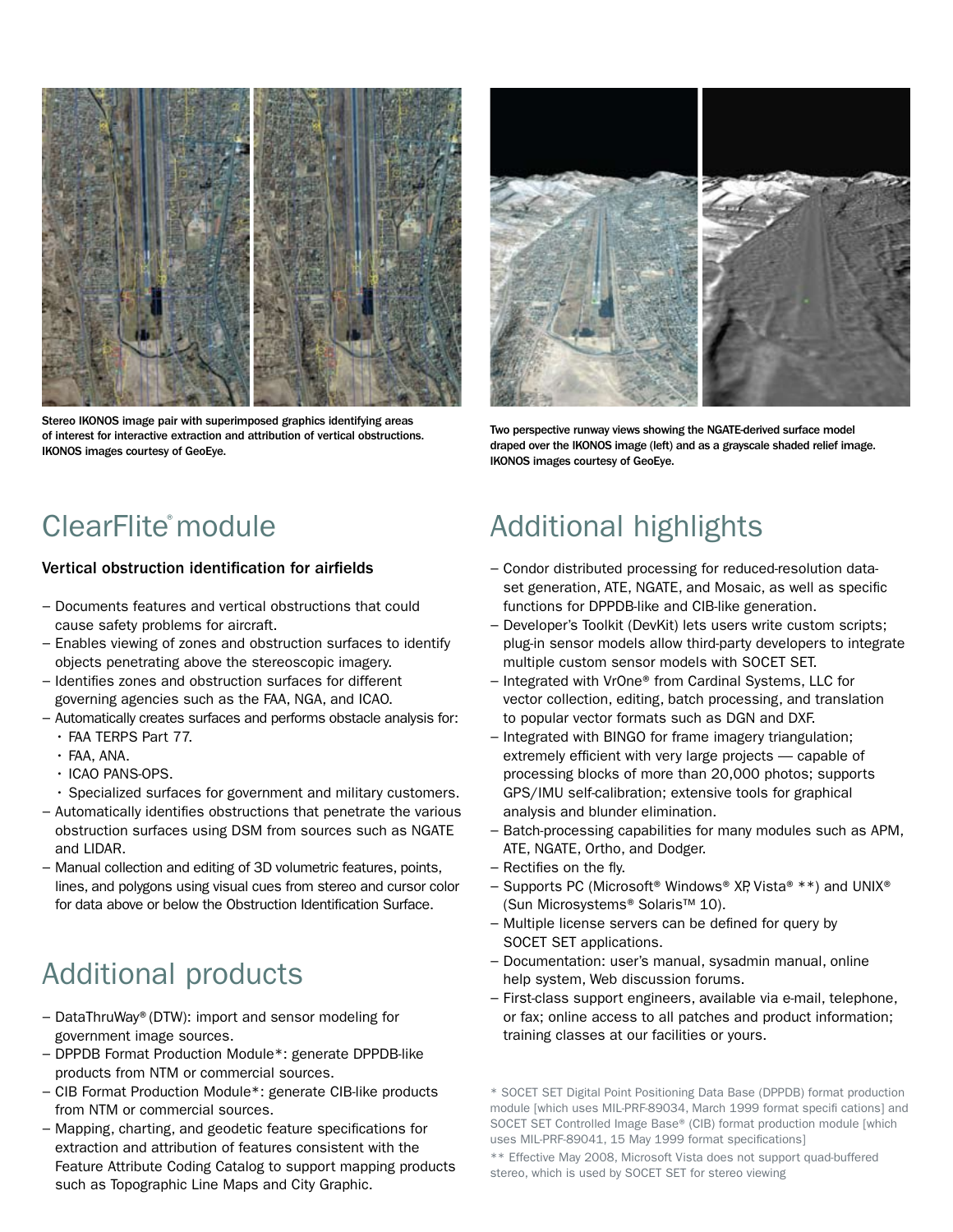# SOCET GXP®

#### The union of image analysis, geospatial analysis, photogrammetry, and mapping within a single product

In keeping with BAE Systems' vision that analysis and mapping tasks are merging into a single market, SOCET SET's photogrammetric strength is being integrated into one end-to-end software package. SOCET GXP® combines image analysis and geospatial production (photogrammetry) tools into one flexible, user-friendly software package.

Today, image analysts need the capability to extract accurate geospatial information, while geospatial analysts and mapping professionals require increased ease of use and additional analysis tools. BAE Systems has listened to existing and prospective users who must learn and operate as many as six different software products — and organizations and commands are looking for time and cost savings across the board. This new product architecture, the foundation for the comprehensive SOCET GXP application, addresses these issues.

SOCET GXP captures the geospatial production strengths of SOCET SET, which reflects more than more than 1,000 labor years of development. The SOCET GXP architecture is scalable and highly configurable so that customers can buy specific functionality for their requirements. Like SOCET SET, SOCET GXP offers the same appearance, performance, user experience, and software baseline for UNIX and Windows, ensuring ease of use among multiple workstations.

### Transitioning from SOCET SET to SOCET GXP

Current SOCET SET customers already benefit from an integrated suite of tools to manage their geospatial information infrastructure. SOCET GXP is the next-generation software suite that incorporates the latest technology, user feedback, and top-notch support to get customers up and running quickly.

Users who have not yet transitioned to SOCET GXP can run both systems until it is convenient to migrate to the new product. SOCET SET customers with current Upgrade Entitlement automatically receive a copy of SOCET GXP.

Implementing a new system involves a significant investment in time and resources. BAE Systems will provide patches and technical support for SOCET SET during the transition period. Using intuitive tools and shortcuts for most tasks, customers realize the benefits immediately. New users have expressed overwhelming satisfaction with SOCET GXP's intuitive interface and automated, pushbutton functionality for complex processing steps, all of which contribute to efficient workflows and significant time savings.

#### Foundation for the future

SOCET GXP offers a solid foundation users can build on well into the future as requirements change and organizations evolve. By implementing an advanced technology infrastructure, BAE Systems is empowering organizations to embrace a long-term solution that consolidates resources, reduces operating and maintenance costs, and increases productivity.